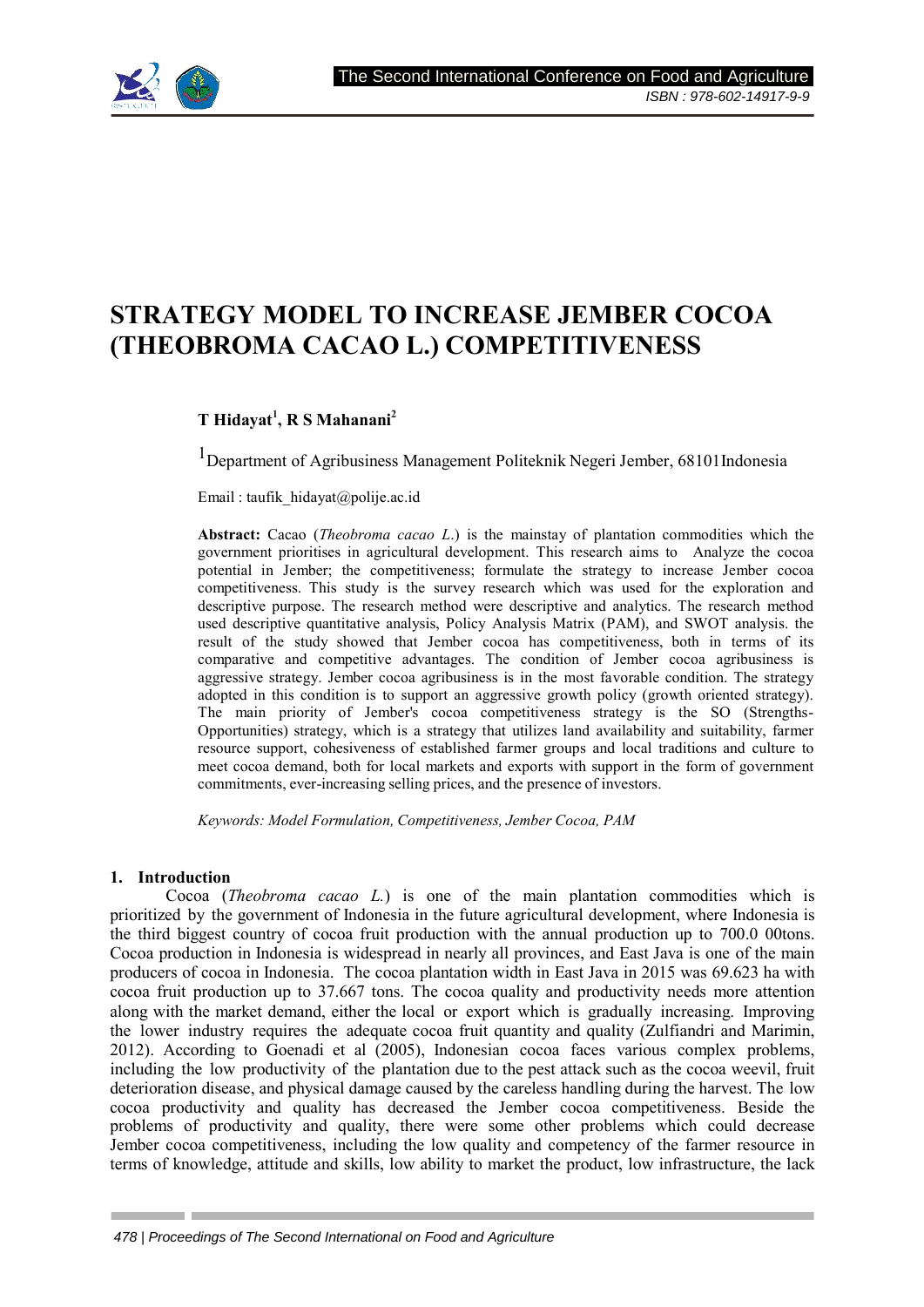

of technology transfer and experts and the low trustworthiness from investor. The low quality and competency of the farmers at the end will influence the low productivity and quality of the cocoa fruit. The low productivity and quality of the cocoa fruit will decrease the products competitiveness. In the other hand, the phenomenon of the decreased production, the increased market demand and the lower stock of cocoa, provides an opportunity to increase Jember cocoa competitiveness in fulfilling the demand of domestic and export market.

## **2. THE SCOPE RESEARCH**

This study aims to 1) test and analyze the cocoa potential in Jember; 2) test and analyze the competitiveness (excellence and comparison) of jember's cocoa; 3) formulate the strategy to increase Jember cocoa competitiveness.

## **3. Theoretical and Empirical Review**

Based on the sustainable competitive concept is the maximum performance by creating the superior value for the customer. The idea of this concept was that the customer expected greater product value than the product offered by the other company. The resource utilization owned by the company is used to create the excellent value for the customer.

#### *3.1 Concepts and Competitiveness Theories*

The concept of competitiveness rests on the concept of comparative advantage which was Competitiveness is productivity that is defined as output produced by labor. Competitiveness is determined by the competitive advantage of a company and is very dependent on the level of relative resources it has, the importance of competitiveness because of the following three things: (1) encouraging productivity and increasing independent capability; (2) increasing economic capacity, both in the regional context of the economy and in the quantity of economic actors so that economic growth increases; and (3) the belief that market mechanisms create more efficiency

Theoretically, the conception of competitiveness can refer to Hill and Jones (2009: 3), that competitiveness will be achieved when the profitability of a company is greater than the average profit of all companies in the same industry. The higher the company's profitability compared to other companies for the same industry, the higher the competitiveness of the company. *Factors that influence the competitiveness of a commodity are Production, exchange rates, Prices.*

#### *3.2 Policy Analysis Matrix (PAM)*

One way to measure and analyze the competitive and comparative advantages of a commodity is to use the Policy Analysis Matrix (PAM). The Policy Analysis Matrix (PAM) is a model used to analyzecomparative advantage (economic analysis) and competitive advantage (financial analysis) of acommodity, which was first introduced by Monke and Pearson in 1989. According to Monke and Pearson (1989: 10- 19), the objectives of the PAM analysis are: (1) calculating the level of private profit of a measure of farm competitiveness at the level of market prices or actual prices; (2) calculate the level of farm social profit generated by assessing output and costs at the level of price efficiency (social opportunity cost); and (3) calculate the transfer effect, as the impact of a policy.

The results of the PAM analysis can be used to determine whether a country has high or low competitiveness in a commodity production system in terms of certain technologies and regions, and how a policy can improve competitiveness through creating business efficiency and revenue growth. In addition to being used to measure the competitiveness of a commodity, PAM can also see the extent of the impact of input and output price policies, or a combination of the two by the government on producers.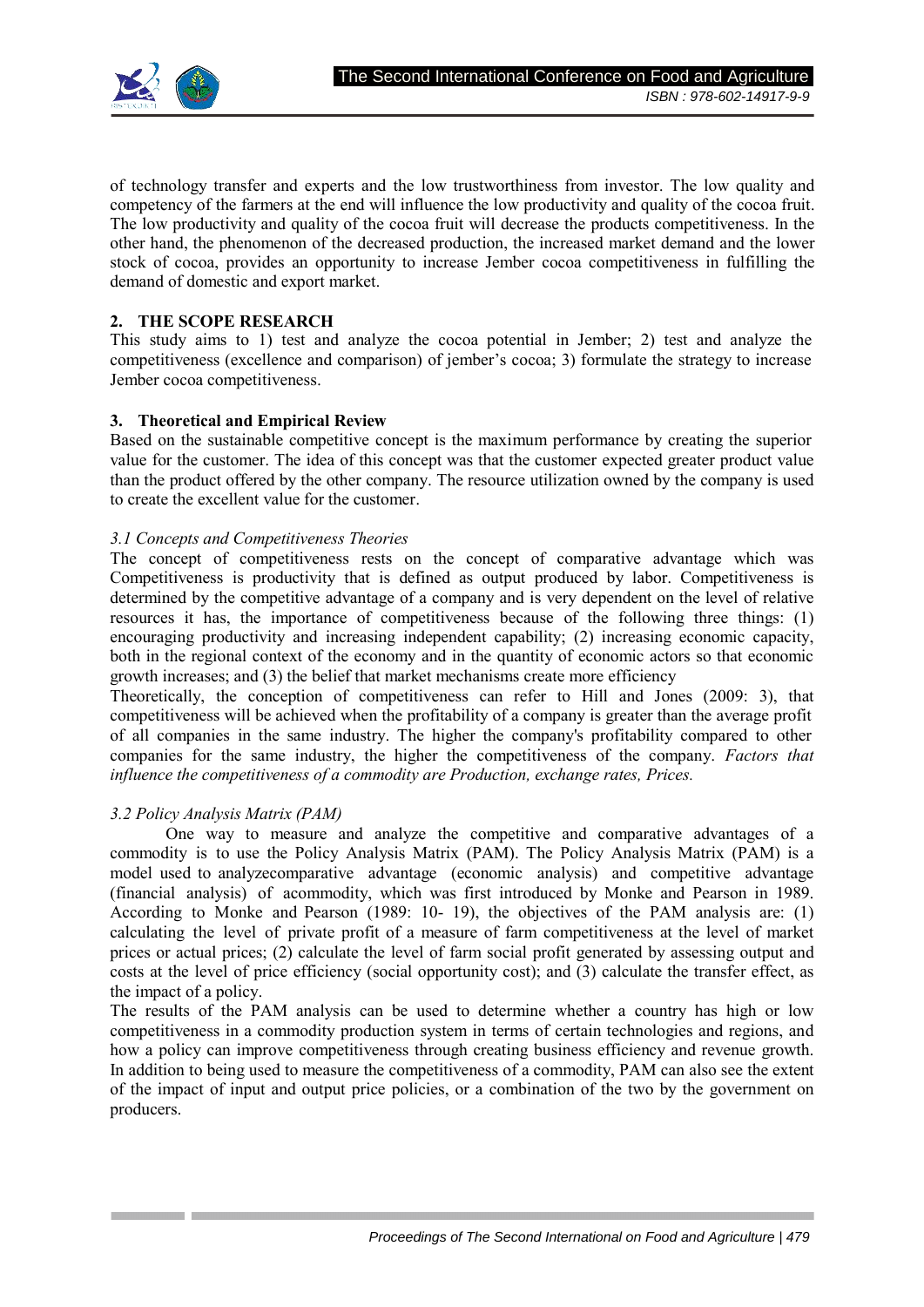

Assumptions used in PAM include: (1) calculations based on private prices, ie prices that are actually received by producers and consumers or prices that occur after the policy; (2) calculation based on social price or shadow price, that is the price in perfect competition market conditions or the price that occurs if there is no government policy. Shadow prices on tradable commodities are prices that occur in international markets; (3) outputs are tradable and inputs can be classified into tradable components and non-tradable components; and (4) positive and negative externalities are considered mutually exclusive.

## *3.3 Competitiveness Improvement Strategies*

The SWOT Matrix is an important matching tool that helps managers develop four types of strategies: SO (strengths-opportunities) strategies, WO (weaknesses-opportunities) strategies, ST (strengthsthreats) strategies, and WT (weaknesses-threats) strategies. Strategic formulation at the company level needs to be reviewed as part of winning the competition. Strategic formulation at the company level is also useful for increasing company competitiveness, both at the local and international level [7]. SWOT analysis still plays an important role in the strategic planning process of several large companies [7]. The use of SWOT analysis is based on logic that can maximize strengths and opportunities, but simultaneously can minimize weaknesses and threats [7]. SWOT is an analytical tool for developing strategies so that companies are able to formulate and determine strategies so that they can improve their competitiveness [7].

Strategy formulation refers to the results of external and internal environmental analysis which are then used as the basis for choosing the right strategy. The results of the company's internal and external environment analysis will provide an overview of the company's position on the space matrix. The success of the strategy will largely depend on the ability and accuracy of the analysis data on the company's internal and external environmental conditions. The results of the SWOT analysis will produce four strategies, namely: SO (strengths-opportunities) strategy, this strategy uses the company's internal strengths to take advantage of external opportunities. WO strategy (weaknessesopportunities) aims to increase internal weaknesses by utilizing external opportunities. ST (strengthsthreats) strategy, using the company's strengths to avoid or reduce the impact of external threats. WT (weaknesses-threats) strategy is a defensive strategy aimed at reducing internal weaknesses and avoiding external threats.

#### *3.4 Framework of Thinking*

Based on the above rationale, the conceptual framework serves as a guide for this research. However the framework of thinking is presented to show the process. Fatherly analysis of the competitiveness of cocoa muddy because seeing the low production and productivity of cocoa in Jember, resulting from the analysis of the competitiveness of this can be the formation of a strategic move to increase the development of Cocoa Jember, in the hope of later in 2020 the establishment of an action plan competitiveness enhancement cocoa development Jember. So that from this competitiveness analysis a strategic step can be formed to increase the development of Jember Cocoa, with the hope that the next action plan will be to establish the competitiveness to increase Jember cocoa development and the program and implementation of the Jember Cocoa development activities.

## **4. RESEARCH METHOD**

This study is a combination of exploratory research, descriptive and explanatory. Explorative research conducted to obtain information relating to the competitiveness of cocoa Jember and alternative arrangements, strategic priorities, and action plans for improving the competitiveness of cocoa Jember recommended through theoretical and empirical studies before continuing with descriptive study.

The population in this study are business people who are directly or indirectly involved in Jember cocoa farming activities. The main instruments used in this study are questionnaires addressed to farmers. Furthermore, the data obtained are tested and analyzed using Policy Analysis Matrix (PAM) and SWOT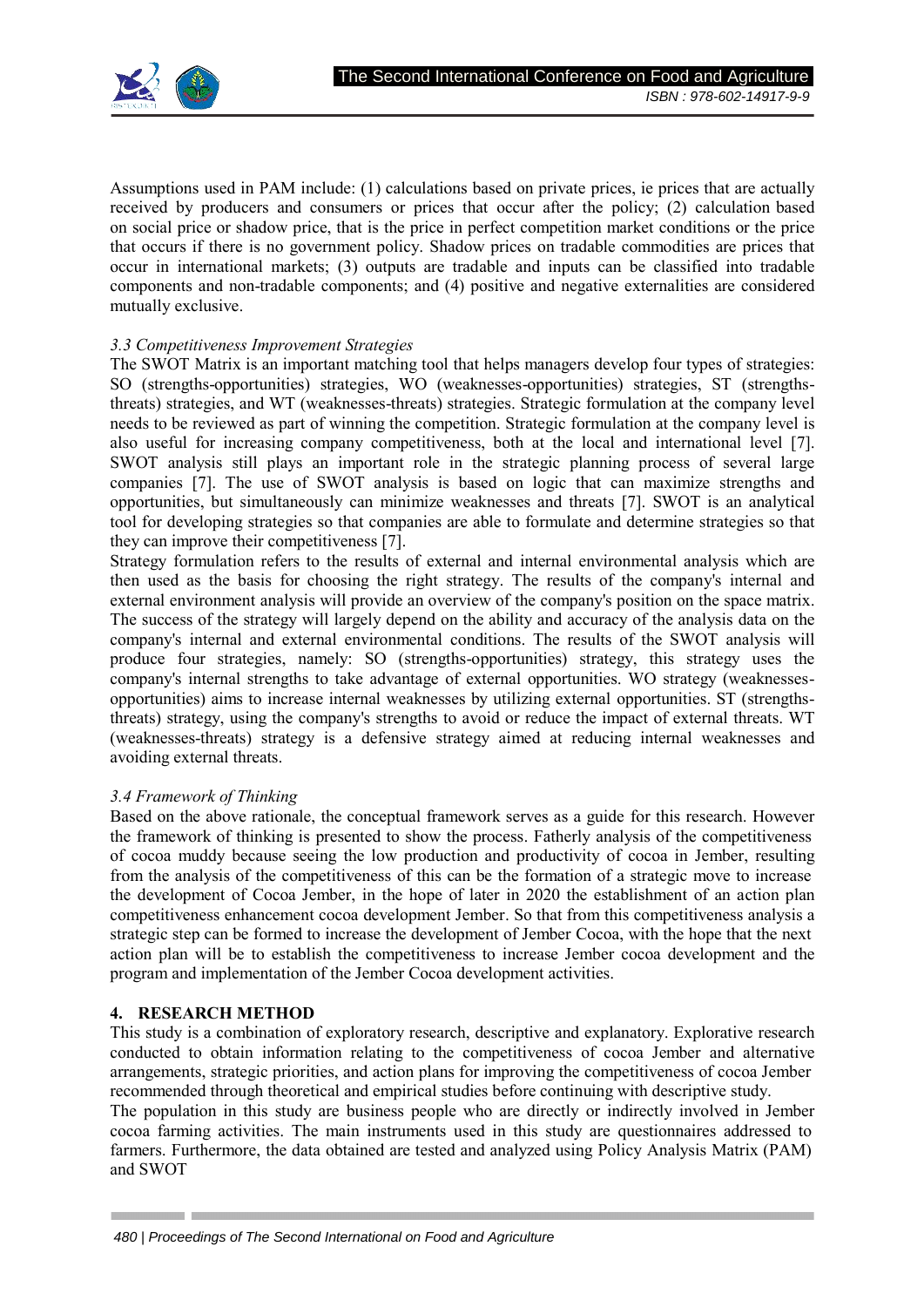

## **5. RESEARCH RESULTS AND DISCUSSION**

Cocoa plantation in Jember was generally cultivated by the public's plantation, plantation company, and government. Cocoa production has a potential to increase along with the cocoa derivation product development growth, either in the form of instant beverages, or other product which has the benefits for freshness, health, beauty, and fitness. This factor becomes important related to the reason why cocoa agribusiness shall be developed by all cocoa stakeholders that in the future it can be the main commodities. So far, in egenral, the coco agribusiness performance development is relatively apprehensive which was marked by the decreased width, production cost increase, the low quality of the public's cocoa and has not yet met the SNI standard, therefore, many improvement efforts shall be conducted in each subsystem in a comprehensive and integrated way.

Cocoa plantation has a positive impact on its surrounding environment, which could support the land and water conservation (nearly 95% tea canopy cover) if it is managed well. With the tight competition, competitive excellence and the added value of the cocoa commodity become the defining factors in winning the competition. In the agribusiness system, the upper subsystem is very susceptible in terms of determining the cocoa cultivation quality. The good quality of seeds, agriculture production facilities, and fertilizer could produce the competitive seeds to cultivate.

The whole potential of Jember cocoa has 205,28 ha of plantation width with productivity level of 0,79 kw/ha and production level of 26,12 kw where the biggest cocoa production area potential spread in 10 regions in Jember.

| Tabel 1. Policy Analysis Matrix (PAM) Kakao Jember (Rp/Ha/Th) |            |                       |            |                |
|---------------------------------------------------------------|------------|-----------------------|------------|----------------|
| <b>Description</b>                                            | Penerimaan | Biava                 |            | <b>Benefit</b> |
|                                                               |            | <b>Tradable Input</b> | Input non  |                |
|                                                               |            | Tradable              |            |                |
| Privat Price                                                  | 23.544.000 | 7.009.413             | 14.118.612 | 2.415.975      |
| Sosial Price                                                  | 24.429.350 | 6.721.688             | 13.656.882 | 4.050.780      |
| Divergensi                                                    | (885.350)  | 287.725               | 461.730    | (1.634.805)    |
| $DRC =$                                                       | 0.771      | $PCR =$<br>0.854      |            |                |

#### 5.1 Analysis of Jember Cocoa Competitiveness

showed that the private profitability (revenue) of Jember cocoa is smaller than the social profitability due to the suspicion of monopsony practice (buyer controls the market price). The tradable cocoa input in Jember influenced the small profitability gained by the farmer, which is Rp2.415.975 or around 10% of the total income.

The comparative excellence of Jember cocoa that the Domestic Resource Cost (DRC) coefficient was <1,00 means that along with the contributing factors such as local farmer resource, plantation, and other supporting facilities as well as the infrastructure that could provide 22,9% cost saving than those cultivated abroad. The competitive excellence of Jember cocoa is the lower production cost than those cultivated abroad.

#### 5.2. Competitive Excellence of Jember Cocoa

Table 1 showed that Jember cocoa had a competitive excellence. This was showed by the Private Cost Ratio (PCR) coefficient for 0,854 which was smaller than 1,00. The PCR coefficient of 0,854 which was smaller than 1,00 means increasing the output additional value for one unit of US\$1 requires US\$0,854 for the domestic factor cost. The 0,854 PCR coefficient or 85,4% showed that using 85,4% of the cost will provide 14,6% economic profit of the total cost or in the other hand, the home cocoa production cost per kilogram was 14,6% cheaper than those produced abroad.

#### 5.3. Agribusiness Strategy of Jember Cocoa

Jember cocoa agribusiness strategy was in Quadrant 1 with the aggressive strategy. In this situation, Jember cocoa was in the best position because it has many opportunities and strengths to improve its product competitiveness. The implemented strategy in this condition is supporting the aggressive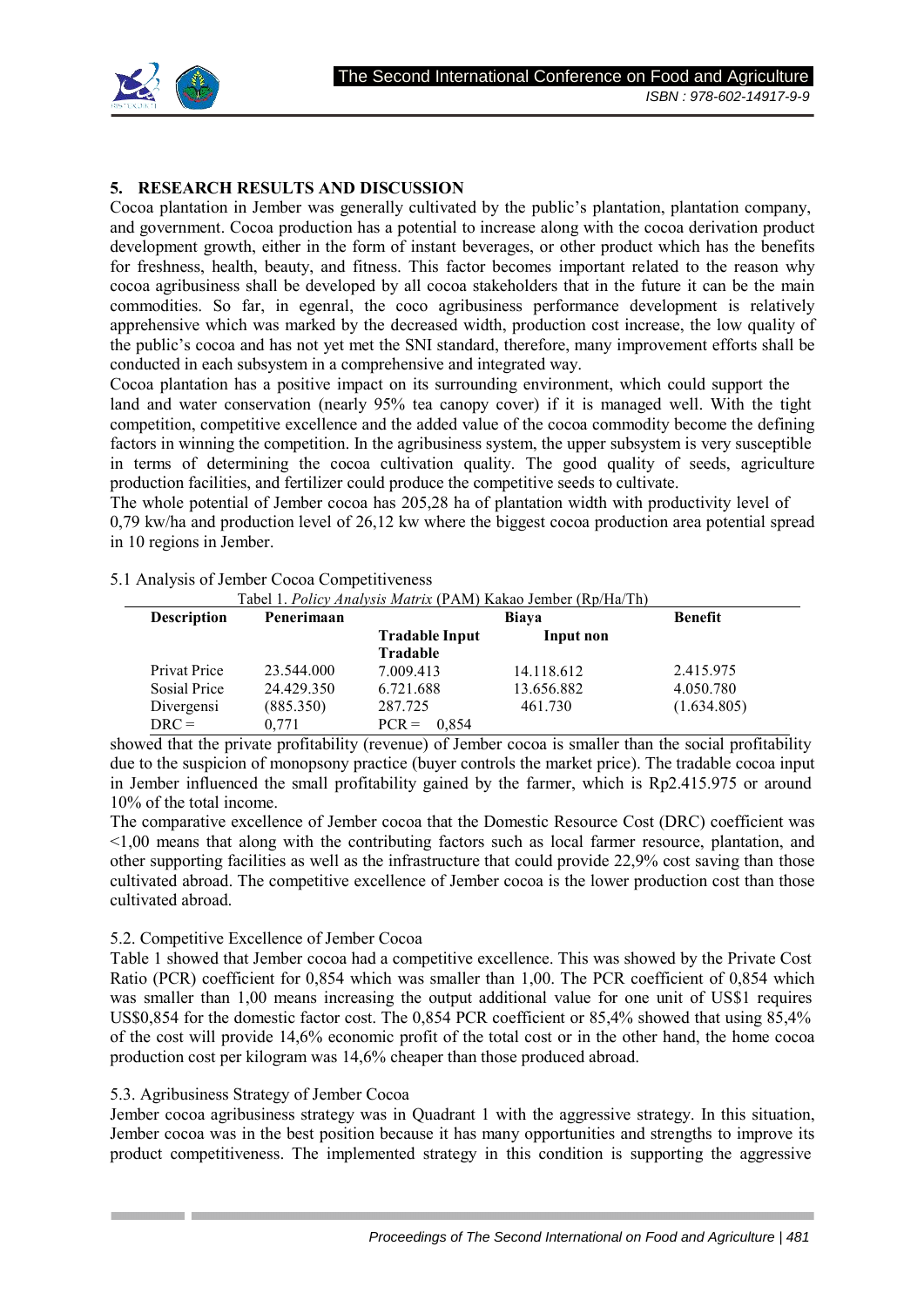

growth policy (growth oriented strategy).

SO strategy is a strategy which uses the strength to utilize the opportunity. The SWOT matrix result obtained SO strategy which utilizes the field availability and compatibility, farmer resource support, cohesiveness of the established farmer group, as well as the local tradition and culture to fulfill the demand on cocoa, either for the locar or export market supported by the government commitment, increased selling price, and the availability of investor. This is suitable to the review of Zulfiandri and Marimin (2012).

WO strategy was used to fix the weakness by utilizing the opportunities. The SWOT matrix obtained two WO strategy, they are; Strategy WO1, utilizing the broad market and the increased

selling price to produce a good quality product by maximizing the facility and infrastructure, capital and information, lower industry, distribution and commerce, as well as the market research and development. This strategy is suitable to the review of Drajat et al (2007); Hasibuan et al (2012); Rifin (2013); Strategy WO2, increasing the product quality supported by the government commitment and the existence of investor. This is suitable to the review of Rubiyo and Siswanto (2012: pp.33-48); Dradjat et al (2007); Suptriatna and Dradjat (2008: pp. 130-145).

ST strategy is a strategy which uses strength to anticipate the threat. The SWOT matrix result obtained the ST strategy, which utilizes the cohesiveness of the established farmer group to produce

the good quality cocoa to fulfill the global standard. This is suitable to the review of Rubiyo and Siswanto (2012).

WT strategy is a strategy which minimizes the existing weakness and anticipating threats. The SWOT matrix obtained WT strategy which establishes integration with the lower industry to produce the good quality derivation product to increase the farmer's income. This is suitable to the review of Yantu et al (2010).

## **6. CONCLUSION**

Jember cocoa has comparative and competitive excellence. It was showed by the DRC coefficient (DRC = 0771) and PCR (PCR = 0,854) which was smaller than 1 (DCR and PCR <1), Jember cocoa agribusiness was in the most profitable condition because they had many opportunities and strengths which can be used to increase the product competitiveness. Strategies implemented in this condition are supporting the aggressive growth policy (growth-oriented strategy), prioritizing Jember cocoa competitiveness increase; by utilizing the field availability and compatibility, farmer resource support, farmer integration; creating a strategy which utilizing the broad market and increased selling price to produce the good quality product by maximally utilizing the supporting facilities and infrastructure, capital and information, the lower industry existence, distribution and trade system, and market research and development, the ST strategy which utilizing the farmer's group solidarity which has been established to produce good quality cocoa to fulfill the global standard, strategy to improve the cocoa fruit quality with some supports such as government commitment and the investor availability.

#### **7. Acknowledgments**

I would like to say thank you especially to the research team which has assisted during the research. In organizing this research, many people have provided motivation, suggestion, and support for the researcher. Thank you very much for the Director of Politeknik Negeri Jember (Polije) for the motivation. This research will never be conducted without their assistance, support, and patience. Another special gratitude is given to Ristekdikti which conducted this research through the PNBP fund in 2019